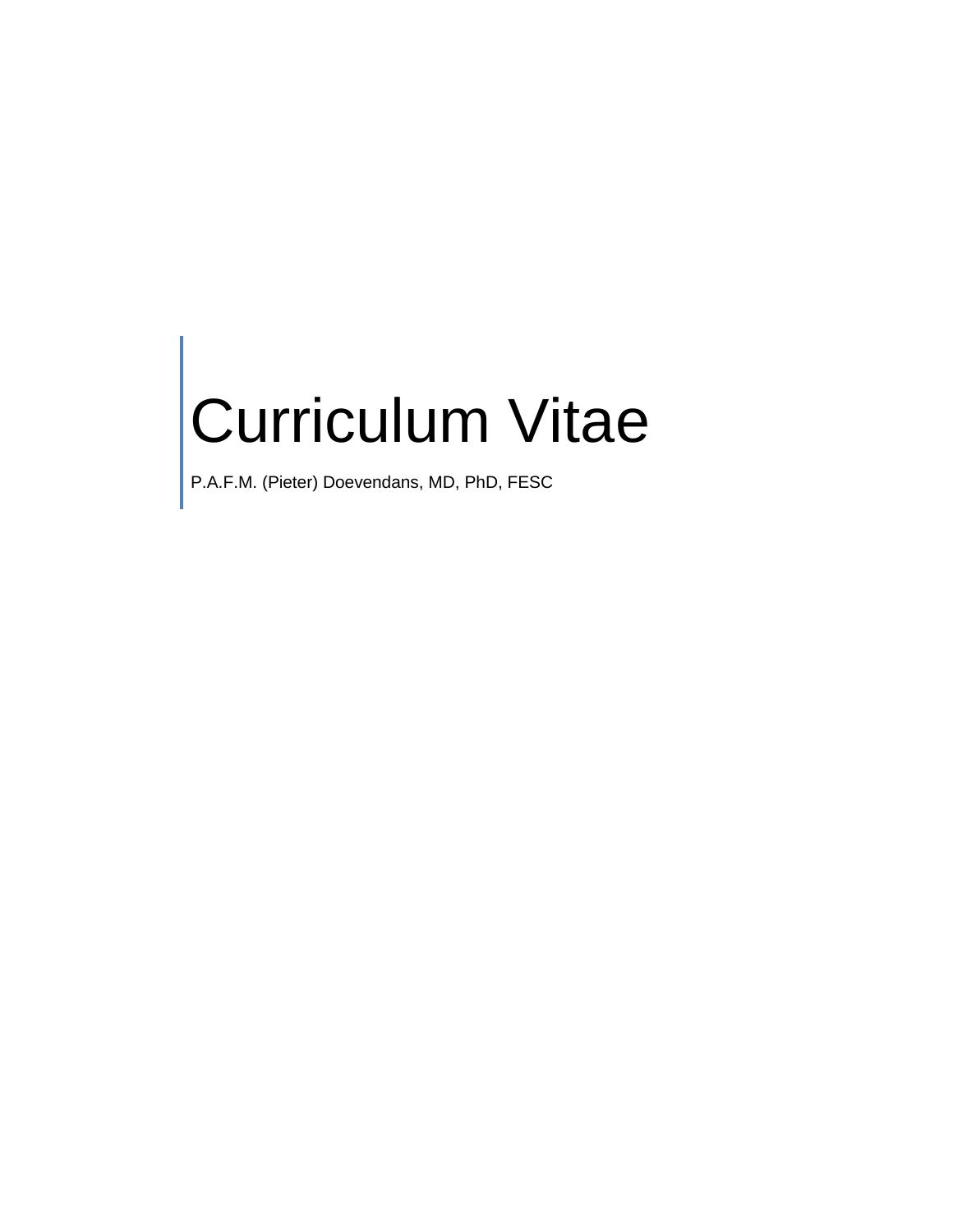# **PERSONAL DETAILS**

*Name:* P.A.F.M. (Pieter) Doevendans, MD, PhD, FESC *Address: Home:* Ramstraat 47 3581 HG Utrecht The Netherlands **Phone** +31 6 55 75 17 86 *Office:* University Medical Center Division Heart and Lungs, dept. of Cardiology, E 03.511 P.O. Box 85500 3508 GA Utrecht The Netherlands **Phone** +31 88 7559801 **E-mail** [p.doevendans@umcutrecht.nl](mailto:p.doevendans@umcutrecht.nl) <http://www.umcutrecht.nl/nl/Ziekenhuis/Zorgverleners/Doevendans-PAFM.aspx> <http://www.umcutrecht.nl/en/Research/Researchers/Doevendans-Pieter-A-PAFM> <http://rmutrecht.org/principal-investigators/>

| Date of Birth                | 07/24/59        |                | <b>Place of Birth</b>            | Goirle        |             |
|------------------------------|-----------------|----------------|----------------------------------|---------------|-------------|
| <b>Citizenship</b>           | The Netherlands |                | <b>BIG reg.nr</b>                | 19020660301   |             |
| <b>EDUCATION</b>             |                 |                |                                  |               |             |
| School or College            |                 | Field of study |                                  | Degree Earned | <u>Year</u> |
| <b>University Leiden</b>     |                 | Medicine       |                                  | Doctoral      | 1983        |
| <b>University Leiden</b>     |                 | Medicine       |                                  | MD            | 1985        |
| <b>University Maastricht</b> |                 | Cardiology     |                                  | Cardiologist  | 1997        |
| <b>University Maastricht</b> |                 |                | <b>Molecular Cardiology</b>      | <b>PhD</b>    | 1997        |
| University Maastricht        |                 |                | <b>Interventional Cardiology</b> |               | 1999        |

#### **THESIS**

Cardiac specific gene expression of the regulatory myosin light chains (ISBN 90 5278 2350) (1997)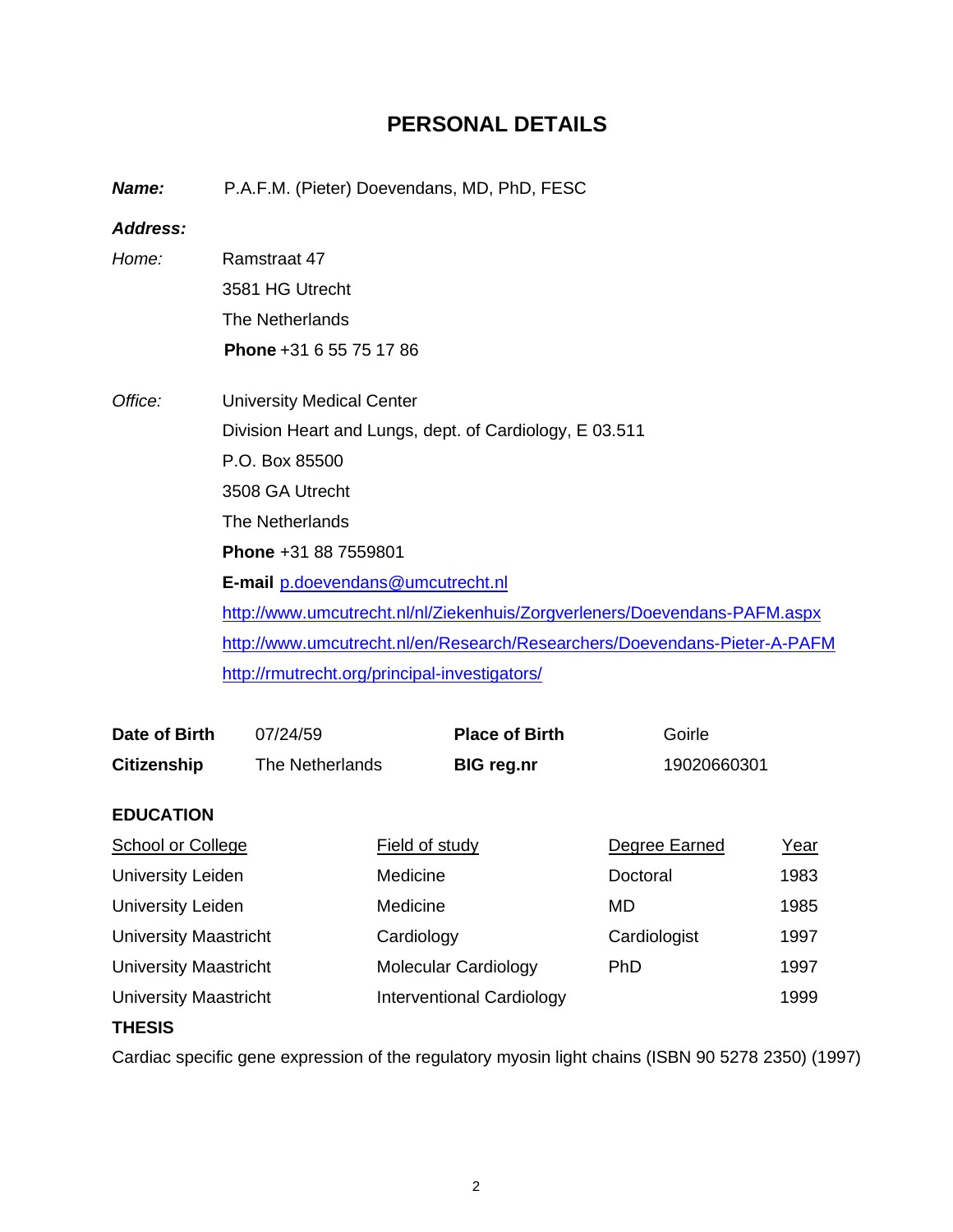# **JOB POSITIONS AND HONORS**

## **CURRENT POSITION**

| Full professor in Cardiology, UMC Utrecht      | May 2004          |
|------------------------------------------------|-------------------|
| Chairman department of Cardiology, UMC Utrecht | 2005-2019         |
| Co Director, Netherlands Heart Institute       | January 2016      |
| Member Labour council UMC Utrecht              | <b>April 2018</b> |
| Director Animal facility UU                    | 2020              |
|                                                |                   |

### **FORMER POSITION**

| Chairman Board of Advice UMC Utrecht Sports Medicine               | November 2012-2018    |
|--------------------------------------------------------------------|-----------------------|
| Chairman Steering committee Planning and Capacity, UMC Utrecht     | 2013-2018             |
| Member Steering committee Referals and Transmural collaboration    | 2014                  |
| Chairman and Medical Manager Division Heart and Lungs, UMC Utrecht | April 2012-April 2017 |
| Acting Chairman Department Lung Diseases                           | Sept. 2016-April 2017 |
| Project leader HiX (Healthcare Information X-change)               | 2015-2016             |
| Acting Chairman and Medical Manager Division Surgical Specialties  | Nov 2015 - May 2016   |
| Acting Chairman department of Cardio Thoracic surgery              | Jan 2014 - April 2015 |
| Acting manager Research and Education Division Heart and Lungs     | Jan - Sept 2015       |
| Treasurer Friends of the Cardiology Foundation                     | 2013                  |
| Chairman Renal Denervation Working group, NVVC                     | 2011                  |
| Associate professor in Cardiology, UMC Utrecht                     | Dec. 2002             |
| Associate professor in Cardiology, Maastricht,                     | Nov. 2000 - Dec. 2002 |
| Programleader CARIM division II Cardiac function                   | Nov. 2000 - Dec. 2002 |

| European Society of Cardiology                                |                      |
|---------------------------------------------------------------|----------------------|
| Member EU affairs committee                                   | Sep 2012 - Aug 2014  |
| Member of the Nominating Committee                            | July 2012            |
| <b>Treasurer Council on Basic Cardiovascular Science</b>      | Sep. 2010-2012       |
| Chairman of working Group of Cellular Biology of the Heart    | Sep. 2006-2012       |
| Member European Medicine Agency, Committee Advanced Therapies | Jan 2013 - June 2016 |

#### **EDITORIAL BOARD**

Cardiologen Vademecum 1996-2002 Associate Editor Netherlands Heart Journal European Heart Journal 2003-2012 Journal of Cellular and Molecular Medicine World Journal of Cardiology PLoS One Clinical Genetics (2015-present)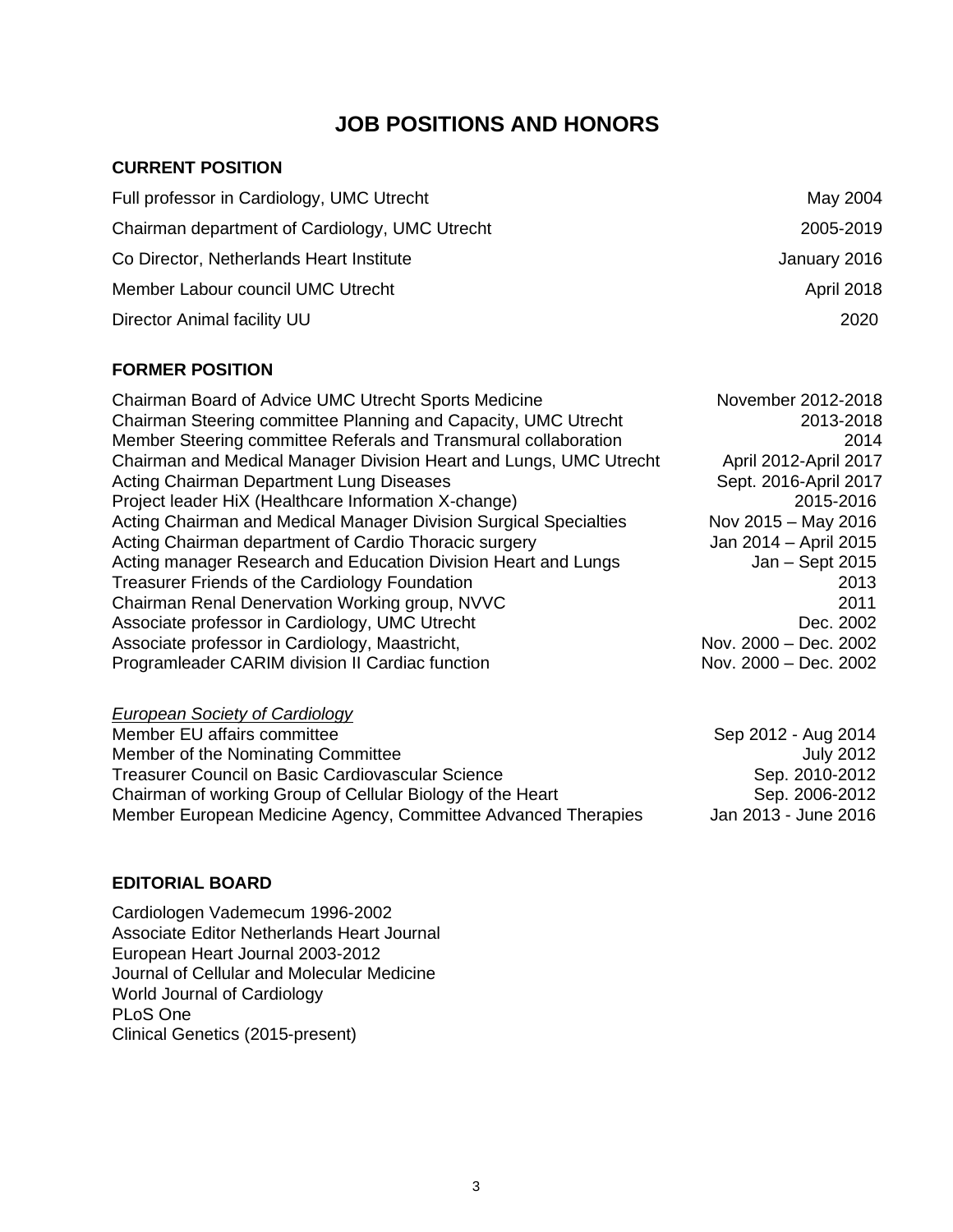### **IP AND COMPANIES**

#### Embryonic stem cells

[Mummery Christine,](http://www.patentmaps.com/inventor/Mummery_Christine_Lindsay_1.html) [Doevendans Petrus,](http://www.patentmaps.com/inventor/Doevendans_Petrus_Adrianus_Fre_1.html) [Tertoolen Leon:](http://www.patentmaps.com/inventor/Tertoolen_Leon_Gerardus_Joseph_1.html) [Differentiation of human embryonic stem](http://www.patentmaps.com/topic/Differentiation_of_human_embryonic_stem_cells_to_cardiomyocytes_1.html)  [cells to cardiomyocytes.](http://www.patentmaps.com/topic/Differentiation_of_human_embryonic_stem_cells_to_cardiomyocytes_1.html) [Es Cell Int](http://www.patentmaps.com/assignee/Es_Cell_Int_1.html) [Dec, 28 2005:](http://www.patentmaps.com/date/20051228_1.html) [EP1608740;](http://www.directorypatent.com/EP/EP1608740.html) [GB2415437](http://www.directorypatent.com/GB/GB2415437.html)

A method for inducing cardiomyocyte differentiation of a hES cell, the method comprising co-culturing the hES cell with a cell excreting at least one cardiomyocyte differentiation inducing factor or with an extracellular medium therefrom, under conditions that induce differentiation, cells and cell...

### Companies

- *Leadpharma<http://www.leadpharma.com/>*

Patent application title: PROVISION OF NEW CARDIOMYOCYTE PROGENITOR CELLS AND CARDIOMYOCYTES DERIVED THEREFROM

Inventors: Marie Jose Goumans (Mijdrecht, NL) [Pieter Doevendans](http://www.faqs.org/patents/inventor/pieter-7/) (Utrecht, NL)

Assignees: [LEAD PHARMA CEL MODELS IP B.V.](http://www.faqs.org/patents/assignee/lead-pharma-cel-models-ip-bv/)

Publication date: 2010-08-12

Patent application number: 20100203021

The present invention relates to cardiomyocyte progenitor cells (CMPCs), to methods for their isolation and to the use of this CMPCs for the provision of cardiomyocytes, by way of differentiating the obtained CMPCs with a demethylating agent. The present invention also relates to pharmaceuticals compositions comprising cardiomyocytes for use in a cardiomyocyte replacement therapy and/or for the treatment in myocardial infarctation or for ameliorating the effects of myocardial infarctation. Read more: <http://www.faqs.org/patents/app/20100203021#ixzz2NQdhrREm>

- *Dutchcardio (converted to International Cardio Corporation, ICC)*

Patent application title: IMAGE GUIDED PLAQUE ABLATION

Inventors: Yolande Appelman, Pieter Doevendans, Donald Knight

Patent application number: 20090048546

A method and system for reducing vascular plaque non-invasively comprising the steps of imaging at least a portion of a mammalian body to produce an image; determining the location of at least one vascular plaque in said image; ascertaining the location of the base of said vascular plaque, said location of base being the target location; precisely determining the relative position of said target location with respect to the cardiac rhythm in the body; delivering a beam of ultrasound energy waves from a source to the relative position to elevate temperature of said target location in a predetermined manner; monitoring the temperature of the target location; and discontinuing delivery of ultrasound energy waves when said target location achieves a pre-determined set temperature. Read more: [http://www.freshpatents.com/-dt20090219ptan20090048546.php.](http://www.freshpatents.com/-dt20090219ptan20090048546.php) FIM ongoing in UMCU

HeartEye: Delivering medical grade ECG diagnostics anywhere anytime.